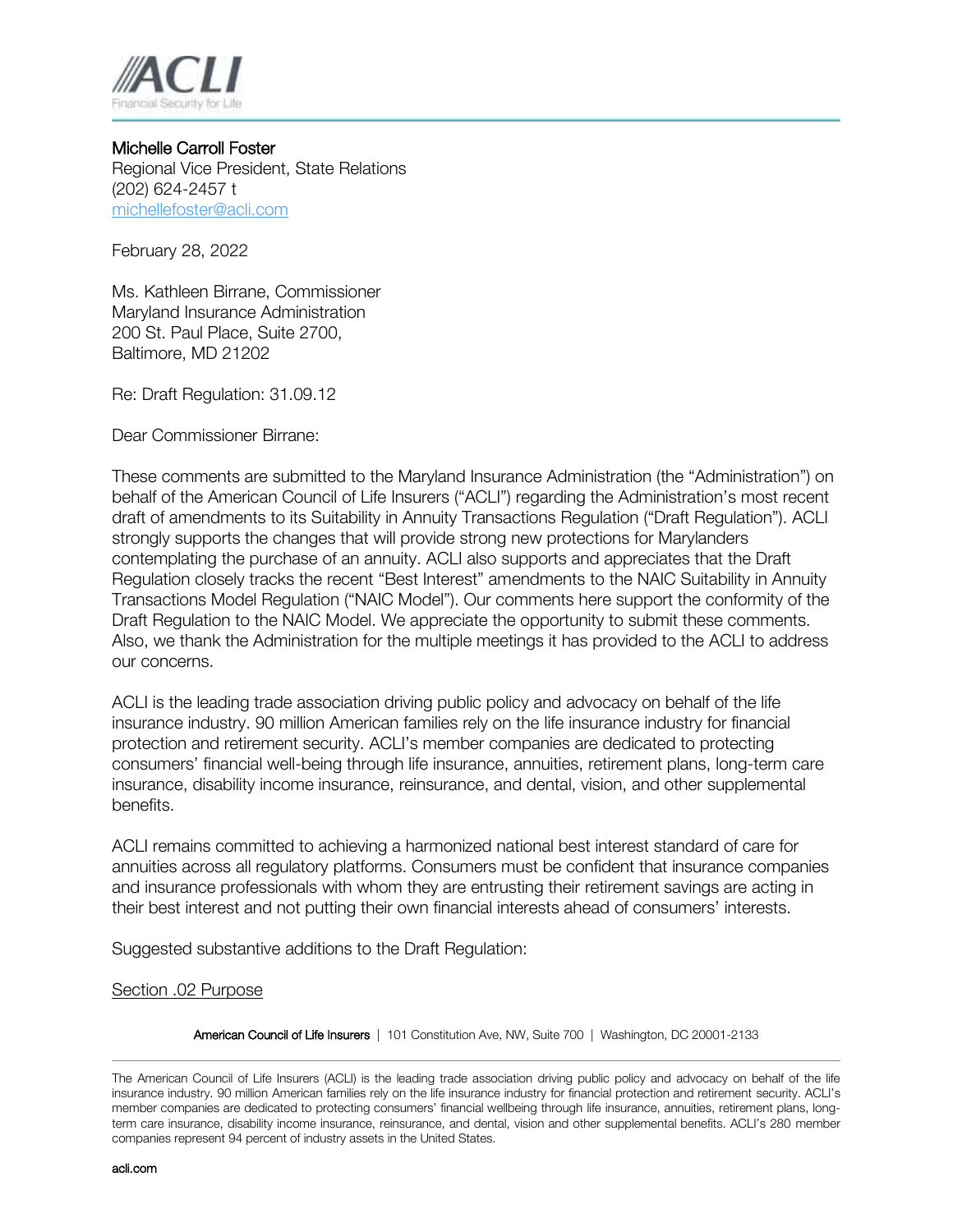The Administration has kept its existing regulatory language in Section .02 Scope: A which reads: "*This chapter applies to each recommendation to purchase, exchange, or replace an annuity made to a consumer by a producer, or an insurer if no producer is involved, that results in the purchase, exchange, or replacement recommended."* The updated NAIC Model has rephrased the Purpose language to state: "*This regulation shall apply to any sale or recommendation of an annuity*".

It appears that the Administration interprets the language in the updated Purpose section of the NAIC Model to only apply to recommendations or sales, not replacement and/or exchanges, of annuities. This ignores the broad language throughout the Draft Regulation which bring in replacement and exchanges:

• The definition of "Recommendation" in .03 (16) states: (a) "Recommendation" means advice provided by a producer to an individual consumer that was intended to result or does result in a purchase, an exchange, or a replacement of an annuity in accordance with that advice.

• Section .04 (9) addresses the purchase or exchange of an annuity.

• Section .04 (12) of the draft Rule, in the "Care Obligation", specifically addresses exchanges and replacements of annuities.

We respectfully urge the Administration to align with almost half of the country, 19 states, which have adopted the updated NAIC Model Purpose language.

## Section .07 Safe Harbor

So that the Draft Regulation conforms most closely to the NAIC Model, we suggest the language in Subsection F be deleted. ACLI understands that some regulators may be concerned that the "Comparable Standards" concept may be used to avoid oversight by insurance commissioners, but we do believe that the NAIC Model's wording is sufficient to avoid that problem.

## Section .09 Compliance and Penalties

We respectfully request the insertion of the mitigation language under Section .09 in the Compliance and Penalties section. The mitigation language is critical in that it encourages and rewards good behavior by insurers and producers, alike:

*(3) Any applicable penalty under this Section .09 for a violation of this regulation may be reduced or eliminated if corrective action for the consumer was taken promptly after a violation was discovered or the violation was not part of a plan or practice.*

We also request the insertion of Subsection D, which protects the exclusive authority of the Administration to enforce this regulation:

*D. The authority to enforce compliance with this regulation is vested exclusively with the commissioner.*

## Effective Date

We thank the Administration for providing six (6) months for implementation after the "adoption date" for our member companies to come into compliance with the Draft Regulation. However, it